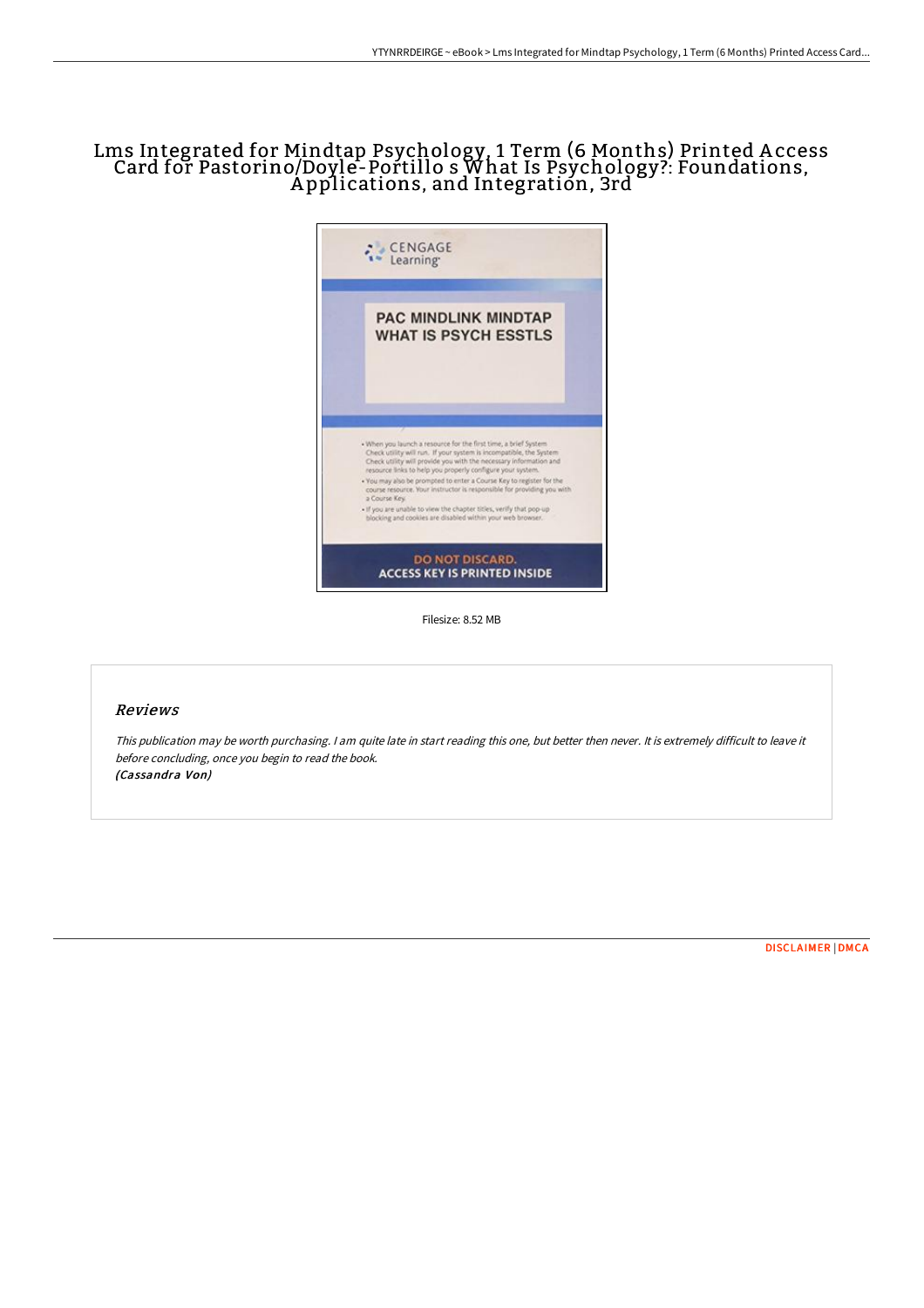## LMS INTEGRATED FOR MINDTAP PSYCHOLOGY, 1 TERM (6 MONTHS) PRINTED ACCESS CARD FOR PASTORINO/DOYLE-PORTILLO S WHAT IS PSYCHOLOGY?: FOUNDATIONS, APPLICATIONS, AND INTEGRATION, 3RD



Wadsworth Publishing, 2015. Online resource. Condition: New. 3rd ed.. Language: English . Brand New Book.

⊕ Read Lms Integrated for Mindtap Psychology, 1 Term (6 Months) Printed Access Card for [Pastorino/Doyle-Portillo](http://www.bookdirs.com/lms-integrated-for-mindtap-psychology-1-term-6-m-9.html) s What Is Psychology?: Foundations, Applications, and Integration, 3rd Online Download PDF Lms Integrated for Mindtap Psychology, 1 Term (6 Months) Printed Access Card for [Pastorino/Doyle-](http://www.bookdirs.com/lms-integrated-for-mindtap-psychology-1-term-6-m-9.html)Portillo s What Is Psychology?: Foundations, Applications, and Integration, 3rd